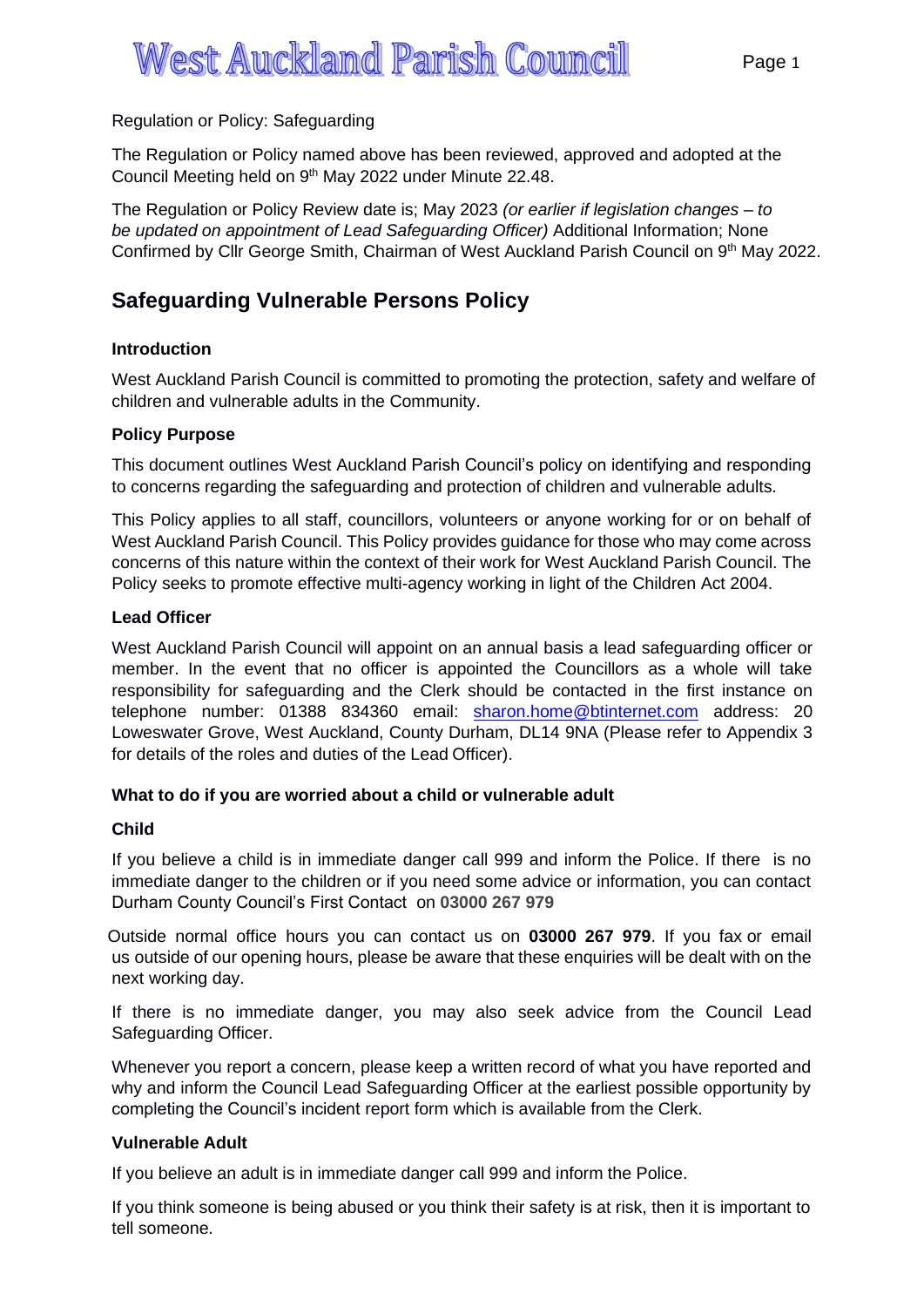West Auckland Parish Council If you are worried about an adult and think they may be a victim of neglect, abuse or cruelty, please call the Social Care Direct on **03000 267 979.**

An officer will listen carefully to what you say, give advice and take a safeguarding referral if necessary, even when the caller wishes to remain anonymous. The officer will take prompt action if the adult is in immediate danger.

The County Durham Safeguarding Adults Inter-Agency Partnership is a range of public authorities who share a duty to keep adults in County Durham safe from abuse, harm and neglect. See their  $\mathbb Z$  Protecting [vulnerable](https://www.durham.gov.uk/media/8710/Protecting-vulnerable-adults-from-abuse-and-neglect/pdf/Protecting_VulnerableAdults.pdf?m=636199069921930000) adults from abuse and neglect (PDF, 1.0mb)

# **Information sharing with and without consent**

# **General Guidance**

Knowing when and how to share information is not always easy, but is important to get it right. Families need to feel reassured that their confidentiality is respected. In most cases you will only share information about them with their consent, but there may be circumstances when you need to override this. If you are not sure, but in your view there is a risk of abuse to someone, you should speak to your supervisor or the Councils Lead Safeguarding Officer.

The seven golden rules for information sharing are as follows:

- 1. Remember that the Data Protection Act is not a barrier to sharing information, but provides a framework to ensure that information about living persons is shared appropriately.
- 2. Be open and honest with the person (and/or their family where appropriate) from the outside about why, what, how and with whom information will, or could be shared and seek their agreement, unless it is unsafe or inappropriate to do so.
- 3. Seek advice if you are in any doubt, without disclosing the identity of the person where possible.
- 4. Share with consent where appropriate and, where possible, respect the wishes of those who do not consent to share confidential information. You may still share information without consent if, in your judgement, that lack of consent can be overridden in the child's/adults/public interest. You will need to base your judgement on the needs of the child/adult facts of the case.
- 5. Consider safety and well-being: base your information sharing decisions on considerations of the safety and well-being of the person and others who may be affected by their actions.
- 6. Necessary, proportionate, relevant, accurate, timely and secure: ensure that the information you share is necessary for the purpose for which you are sharing it; is shared only with those people who need to have it; is accurate and up-to-date; is shared in a timely fashion and is shared securely.
- 7. Keep a record of your decision and the reasons for it whether it is to share information or not. If you decide to share, then record what you have shared, with whom and for what purpose.

# **Points for Consideration:**

- $\triangleright$  Is there a legitimate purpose for sharing information?
- $\triangleright$  Does the information enable a person to be identified?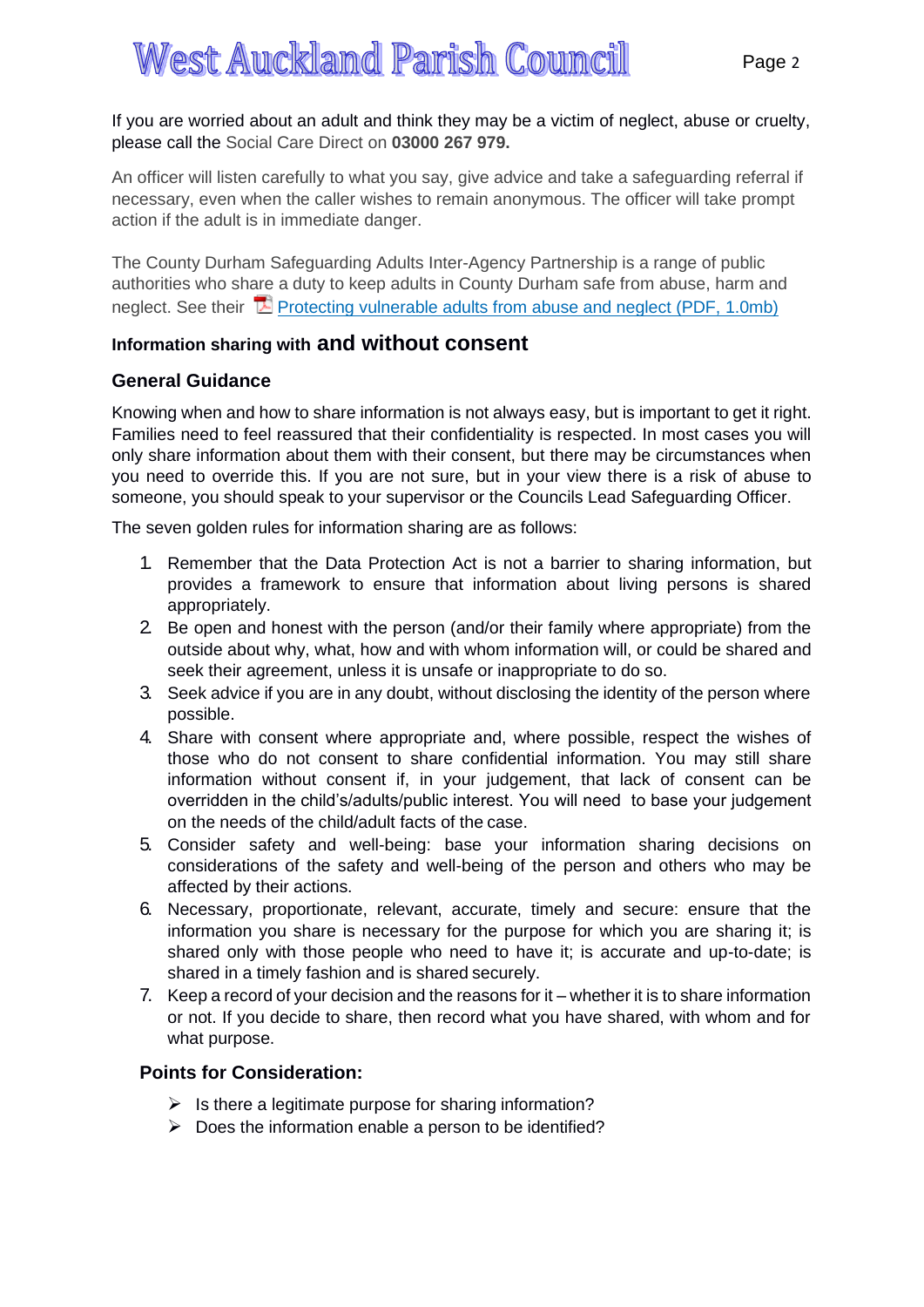- $\triangleright$  Is the information confidential?
- $\triangleright$  If so, do you have consent to share?
- $\triangleright$  Is there a statutory duty or court order to share the information?
- ➢ If consent refused/there are good reasons not to seek consent?
- $\triangleright$  Is there sufficient public interest to share information?
- $\triangleright$  If the decision is to share, are you sharing the right information in the right way?
- $\triangleright$  Have you properly recorded your decision?

There may be circumstances where a parent is not informed that a safeguarding referral is being made if you suspect:

- $\triangleright$  Sexual abuse, organised abuse or fabricated illness or injury (FII)
- $\triangleright$  It is not possible to contact parents without causing undue delay in making a referral.
- $\triangleright$  The risk of destroying evidence.
- ➢ Possibility of increased risk of domestic violence.
- $\triangleright$  Possibility of the family moving to avoid professional scrutiny.

It is always essential in safeguarding to consider whether the adult at risk is capable of giving informed consent in all aspects of their life. If they are able, their consent should be sought.

# **Safer Recruitment and DBS**

West Auckland Parish Council adopts safe recruitment practices for all employees, including agency employees, students and volunteers, who might with children and vulnerable adults as part of their jobs.

Even when the employee or volunteer is unlikely to work with children or vulnerable adults, certain safer recruitment practices will also be followed.

The key features of safer recruitment include:

- Advertising the post
- Application/shortlisting/interview
- References
- Safer selection
- Pre-appointment checks
- DBS checks
- **Induction**

# **How to respond to allegations of abuse against a member of staff or volunteer**.

In the first instance if you have concern about anyone, either a volunteer or member of staff, you should contact the lead officer for safeguarding within your Town or Parish Council.

If the concern is about the Lead Officer themselves, you should refer the matter using the contacts listed in the above section entitled 'What to do if you are worried about a child or vulnerable adult'.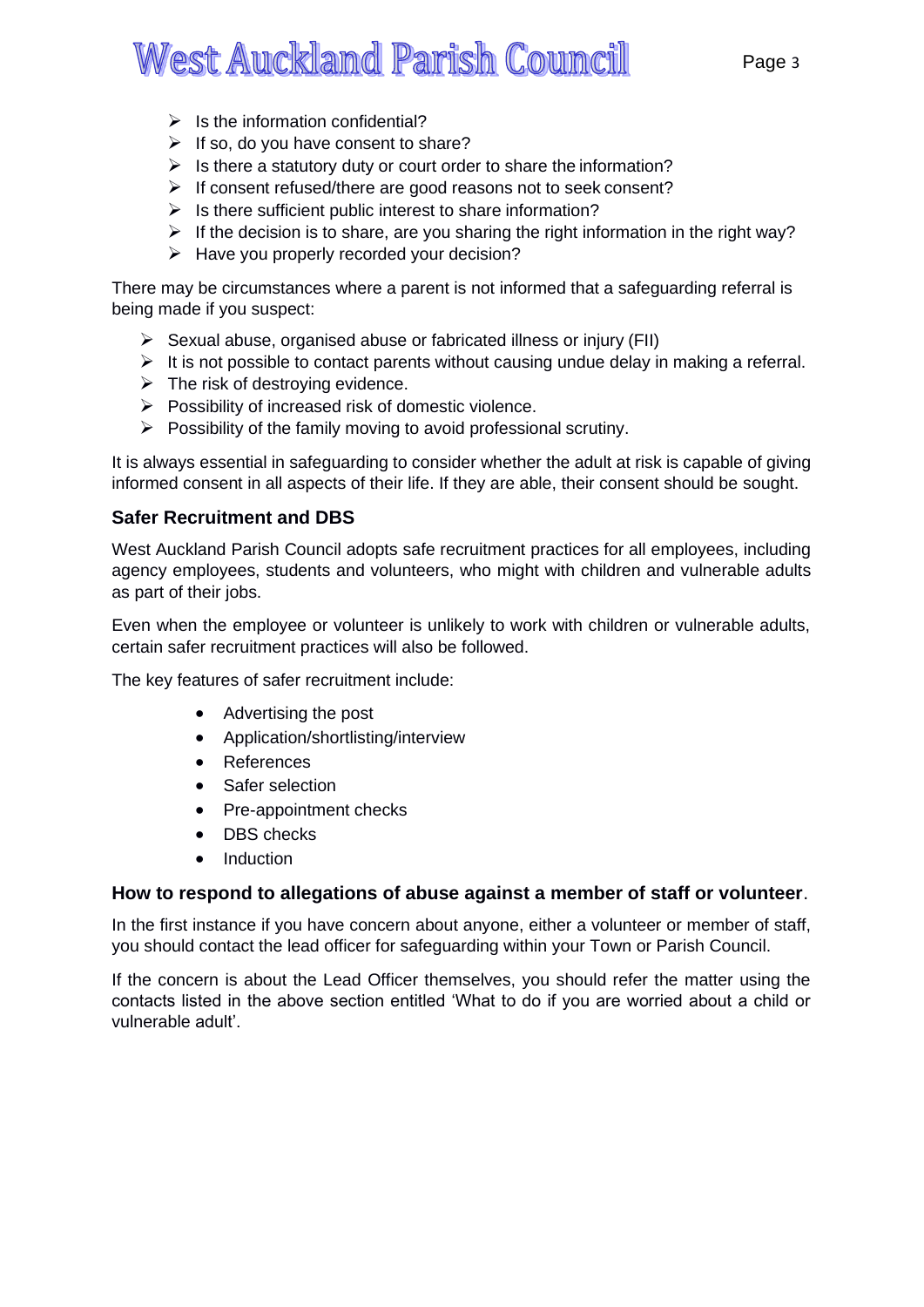West Auckland Parish Council If the Lead Officer considers that the alleged member of staff or volunteer has:

- behaved in a way that has harmed a child, or may have harmed a child;
- committed a criminal offence against or related to a child; or
- behaved towards a child or children in a way that indicates he or she would pose a risk of harm if they work regularly or closely with children.

Then they must follow the County Durham Safeguarding Partnership protocol for **'Managing Allegations of abuse made against persons who work with children and young people.' <https://durham-scp.org.uk/>**

# **If you are concerned but it is not a Safeguarding Issue?**

From time to time the Council or one if its members or employees may be concerned about a child but the issues are not of a safeguarding nature. As in all cases, the matte should be referred to the Council Lead Officer for Safeguarding who will consider what action to take.

Durham County Council work with the local police and schools to share information about domestic abuse incidents, making sure that a key adult at school is made aware early enough to support a child or young person in the best way possible. This does not replace existing safeguarding procedures that are already in place - it is designed to support them.

# **When information will be passed on**

Schools will receive information before the start of the next school day when:

- police have attended a domestic abuse incident
- a youngster of school age is present in the household at the time of the incident, either in the same or a separate room
- the incident has been assessed to be a high or medium risk incident of domestic abuse

# Designed to support existing systems

Operation Encompass does not replace existing safeguarding procedures that are already in place - it is designed to support them.

# Further information

- **Operation [Encompass](http://www.operationencompass.org/)**
- The law recognises that a child who sees, hears or experiences the effects of domestic abuse and is related one of the people involved, is a victim of domestic abuse themselves. [Harbour](http://www.myharbour.org.uk/) [Support](http://www.myharbour.org.uk/) supports families and individuals who are affected by abuse from a partner, former partner or other family member.
- If you have a concern about a child or young person's welfare who lives in County Durham, call First [Contact.](https://www.durham.gov.uk/firstcontact)
- [Safelives:](https://safelives.org.uk/spotlights/spotlight-8-parenting-through-domestic-abuse) parenting through domestic abuse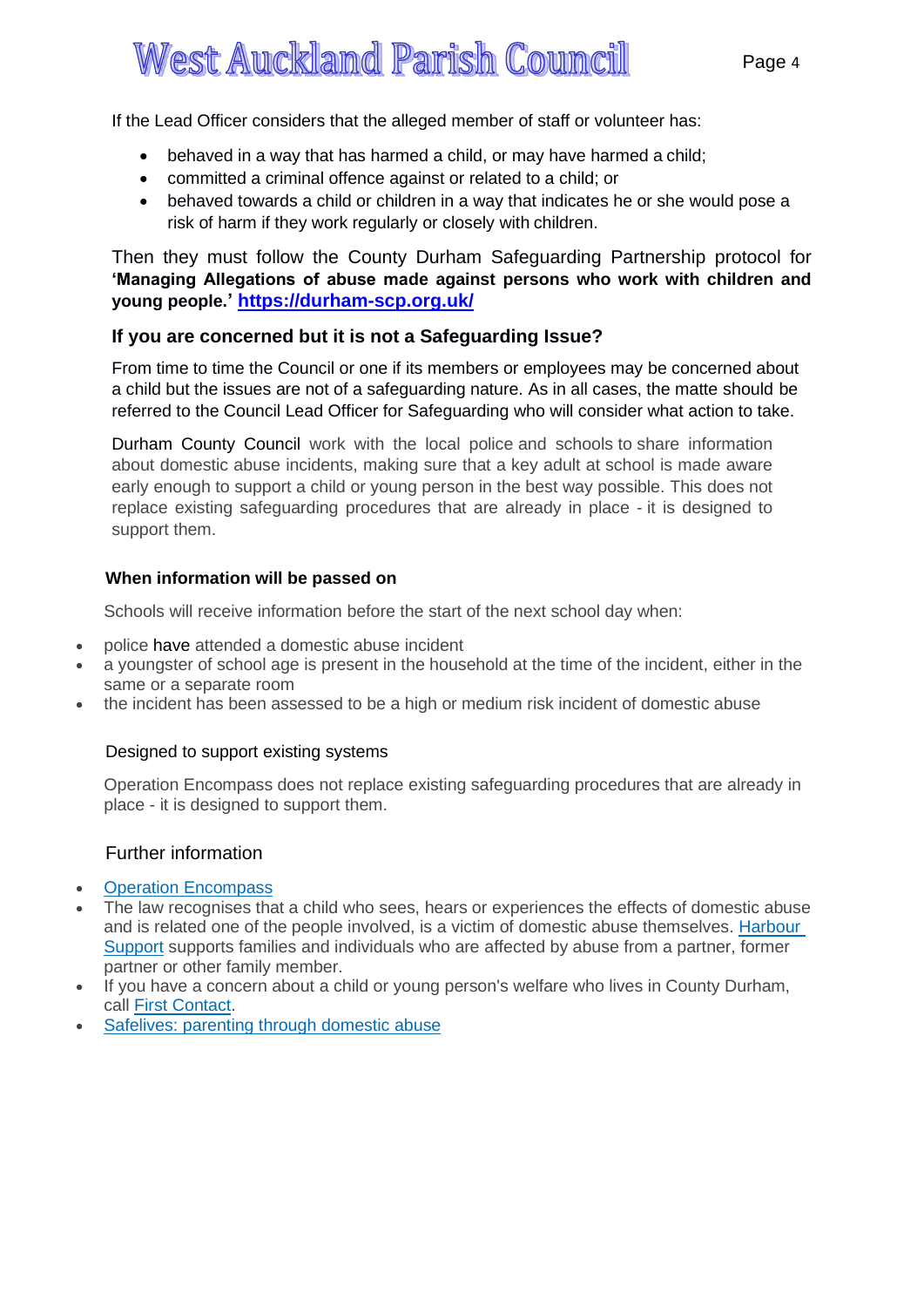# **Appendix 1 – What is Child Abuse and Signs of Abuse**

Abuse and neglect are forms of maltreatment of a child. Someone may abuse or neglect a child by inflicting harm or by failing to prevent harm. Children may be abused in a family or in an institutional or community setting, by those known to them or by a stranger, for example, via the internet. They may be abused by an adult or adults, or another child or children. Child abuse can have major long-term effects on all aspects of a child's health, development and wellbeing. The main forms of maltreatment are:

# **Physical Abuse**

Physical abuse is deliberately causing physical harm to a child. This might involve punching, kicking, biting, burning, scalding, shaking, throwing or beating with objects such as belts, whips or sticks. It also includes poisoning, giving a child alcohol or illegal drugs, drowning or suffocation. Physical harm may also be caused when a parent or carer fabricates the symptoms of illness in a child. In pregnancy, an unborn child can be harmed by domestic violence.

## **Emotional Abuse**

Emotional abuse is where repeated verbal threats, criticism, ridicule, shouting, lack of love and affection causes a severe adverse effect on a child's emotional development. It includes conveying to children that they are worthless, unloved, inadequate or valued only insofar as they meet the needs of another person. Emotional abuse may include not giving a child opportunities to express their views, deliberately silencing them or 'making fun' of what they say or how they communicate. It may feature in appropriate expectations being imposed on a child, over protection and limitation of exploration and learning, or preventing the child from taking part in normal social interaction. It may involve seeing or hearing the ill treatment of another person. It may involve serious bullying (including cyberbullying), causing children frequently to feel frightened or in danger, or the exploitation or corruption of children. Some level of emotional abuse is involved in all types of ill treatment of children, or it may occur alone.

#### **Sexual Abuse**

Sexual abuse involves forcing or enticing a child or young person to take part in sexual activities, whether or not the child is aware of what is happening, This may involve physical contact including penetrative sex, oral sex, masturbation, kissing, rubbing or touching outside of clothing, or it may involve non-contact activities such as involving children in watching sexual activities, producing or looking at sexual images, encouraging children to behave in sexually inappropriate ways, or grooming a child in preparation for abuse (including via the internet). Abusers can be men, women or other children.

#### **Neglect**

Neglect is the persistent failure to meet a child's basic physical and/or psychological needs, likely to result in serious impairment of the child's health or development. Neglect is when a parent or carer fails to provide adequate food, clothing, shelter (including exclusion from home or abandonment), medical care or protection from physical and emotional harm or danger. It also includes failure to ensure access to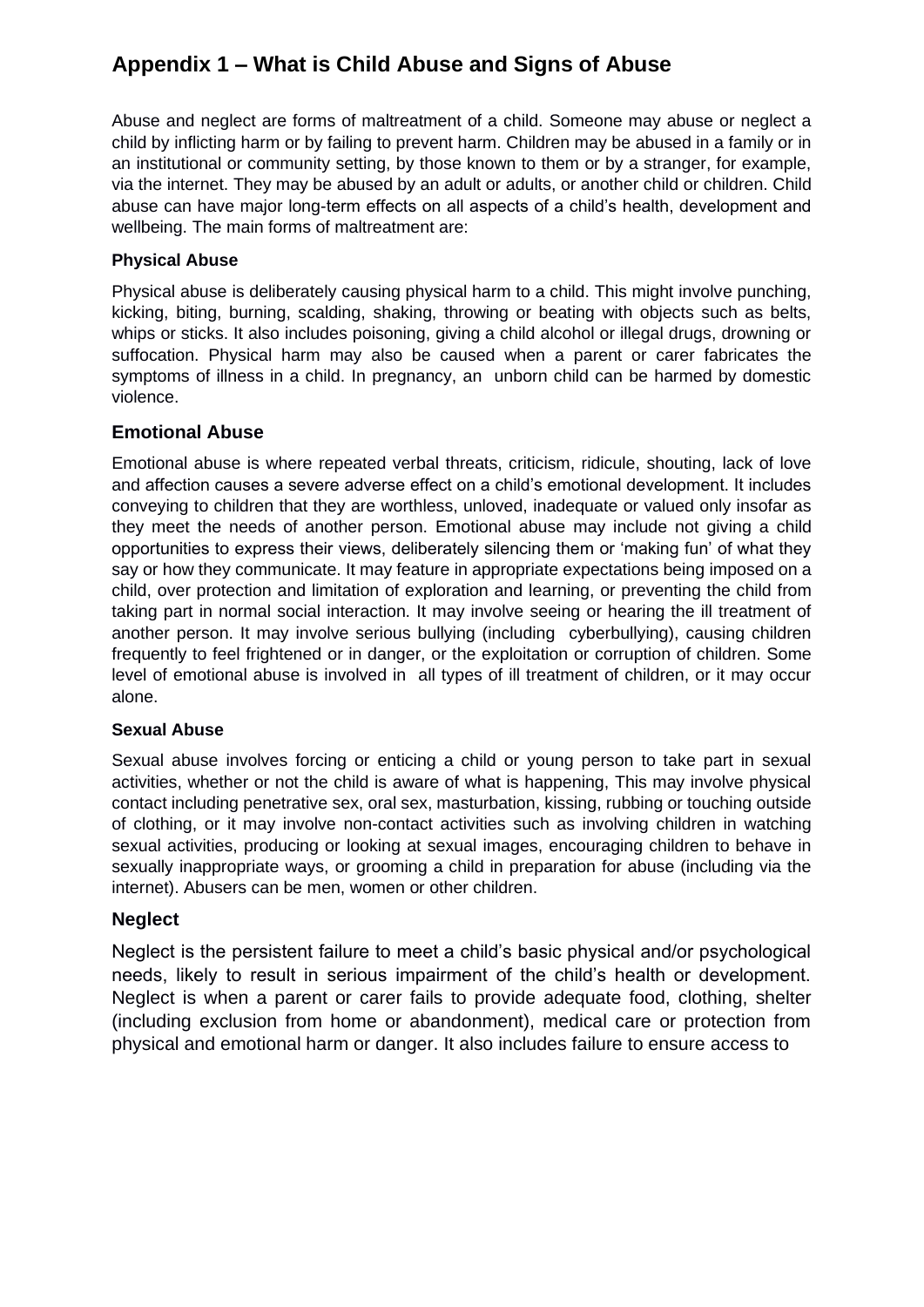# **Appendix 1 – What is Child Abuse and Signs of Abuse**

education or to look after a child because the carer is under the influence of alcohol or drugs. In pregnancy neglect may occur as a result of misusing alcohol or drugs.

# **Signs of Abuse**

The following signs may or may not be indicators that abuse has taken place, but the possibility should be considered.

# **Signs of Possible Physical Abuse**

- Any injuries not consistent with the explanation given for them
- Injuries which occur to the body in places which are not normally exposed to falls or rough games
- Injuries which have not received medical attention
- Reluctance to change for, or participate in, games or swimming
- Bruises, bites, burns and fractures, for example, which do not have an accidental explanation
- The child gives inconsistent accounts for the cause of injuries
- Frozen watchfulness.

# **Signs of Possible Sexual Abuse**

- Any allegations made by a child concerning sexual abuse
- The child has an excessive preoccupation with sexual matters and inappropriate knowledge of adult sexual behaviour for their age, or regularly engages in sexual lay in appropriate for their age.
- Sexual activity through words, play or drawing
- Repeated urinary infections or unexplained stomach pains
- The child is sexually provocative or seductive with adults
- Inappropriate bed-sharing arrangements at home
- Severe sleep disturbances with fears, phobias, vivid dreams or nightmares which sometimes have overt or veiled sexual connotations
- Eating disorders such an anorexia or bulimia.

# **Signs of Possible Emotional Abuse**

- Depression, aggression, extreme anxiety, changes or regression in mood or behaviour, particularly where a child withdraws or becomes clingy
- Obsessions or phobias
- Sudden underachievement or lack of concentration
- Seeking adult attention and not mixing well with other children
- Sleep or speech disorders
- Negative statements about self
- Highly aggressive or cruel to others
- Extreme shyness or passivity
- Running away, stealing or lying.

# **Signs of Possible Neglect**

- Dirty skin, body smells, unwashed, uncombed hair and untreated lice
- Clothing that is dirty, too big or small, or inappropriate for weather conditions
- Frequently left unsupervised or alone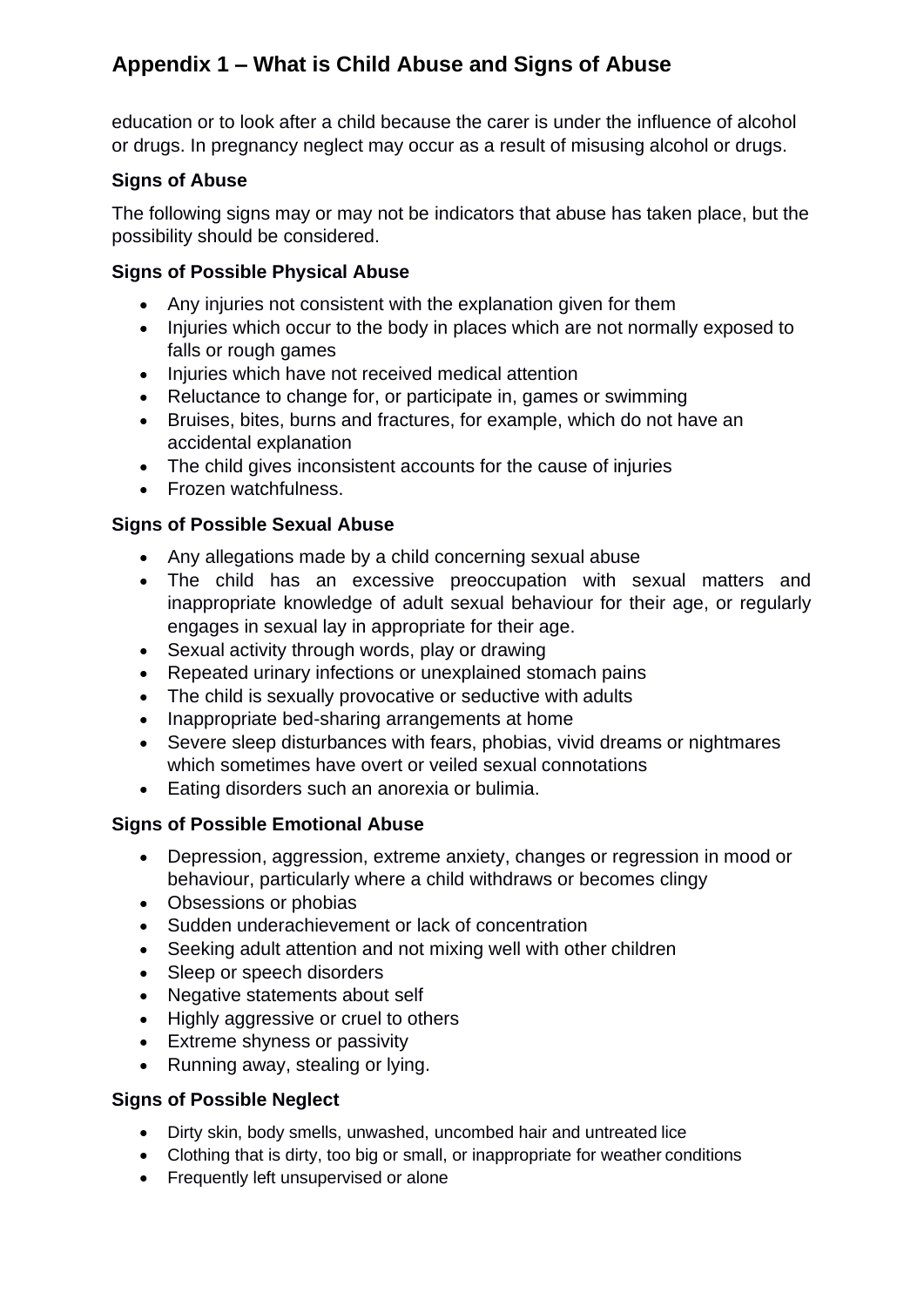- Frequent diarrhoea
- Frequent tiredness
- Untreated illnesses, infected cuts or physical complaints which the carer does not respond to
- Frequently hungry
- Overeating junk food.

# **Physical Abuse**

Physical abuse includes hitting, slapping, pushing, kicking, misuse of medication, being locked in a room, inappropriate sanctions or force-feeing, inappropriate methods of restraint and unlawfully deriving a person of their liberty.

# **Possible Indicators**

- Unexplained or inappropriately explained injuries
- Person exhibiting untypical self-harm
- Unexplained cuts or scratches to mouth, lips, gums, eyes or external genitalia
- Unexplained bruising to the face, torso, arms, back, buttocks, thighs in various stages of healing. Collections of bruises that form regular patterns which correspond to the shape of an object or which appear on several areas of body
- Unexplained burns on unlikely areas of the body (eg soles of the feet, palms of the hands, back, immersion burns (*from scalding in hot liquid)*, rope burns, burns from an electrical appliance)
- Unexplained or inappropriately explained fractures at various stages of healing to any part of the body
- Medical problems that go unattended
- Sudden and unexplained urinary or faecal incontinence
- Evidence of over/under medication
- Person flinches at physical contact
- Person appears frightened or subdued in the presence of particular people
- Persons asks not to be hurt
- Person my repeat what the alleged abuser said (eg 'Shut up or I'll hit you')
- Reluctance to undress or uncover parts of the body
- Person wears clothes that cover all parts of their body or specific parts of their body
- A person without capacity not being allowed to go out of a care home when they ask to
- A person without capacity not being allowed to be discharged at the request of an unpaid carer or family member

# **Sexual Abuse**

Sexual abuse includes rape, indecent exposure, sexual harassment, inappropriate looking or touching, sexual teasing or innuendo, sexual photography, subjection to pornography or witnessing sexual acts, indecent exposure and sexual assault or sexual acts to which the adult has not consented or was pressured into consenting.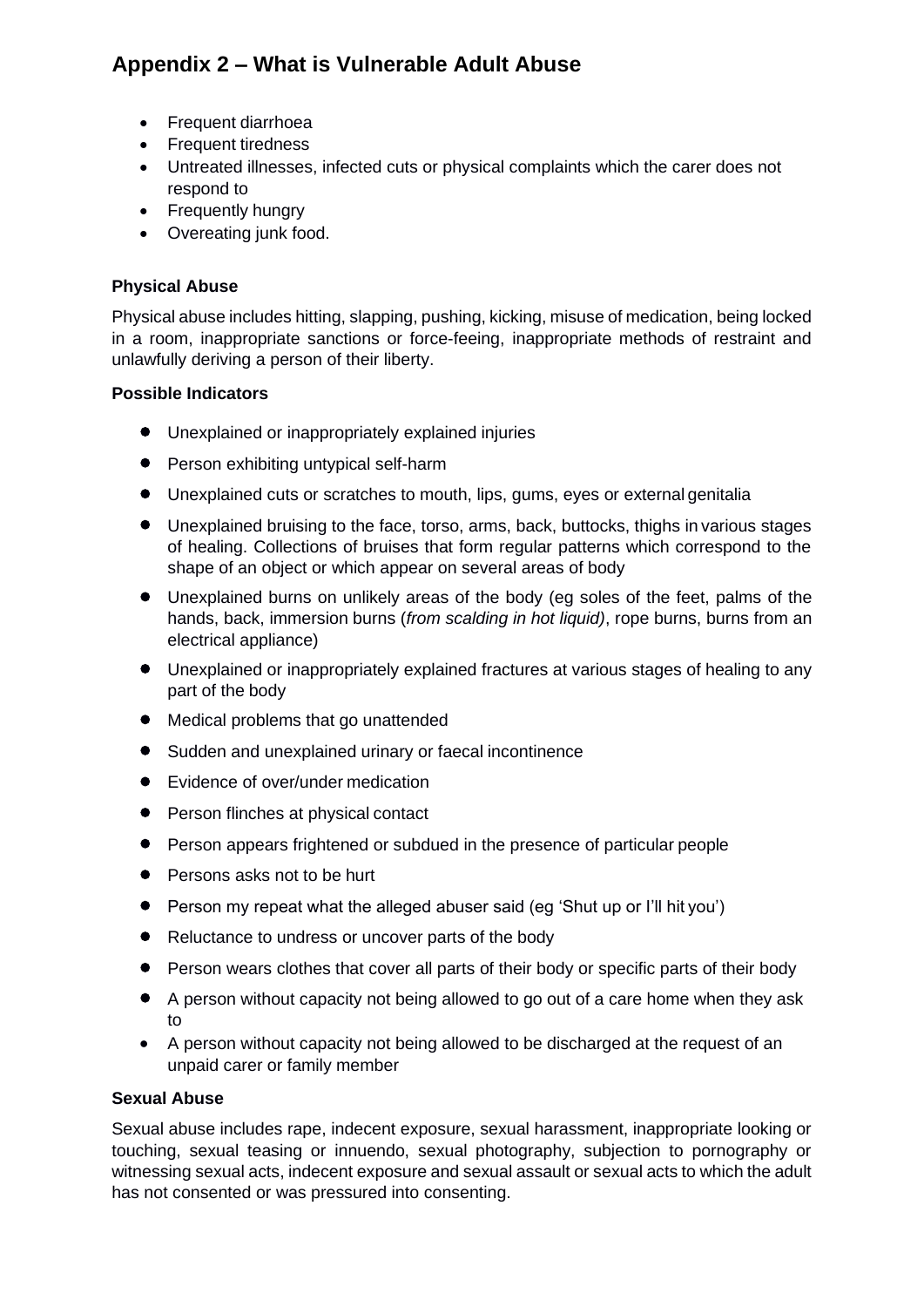It includes penetration of any sort, incest and situations where the alleged abuser touches that abused person's body (eg breasts, buttocks, genital area), exposes his or her genitals *(possibly encouraging the abused person to touch them)* or coerces the abused person into participating in or looking at pornographic videos or photographs.

Denial of a sexual life to consenting adults is also considered abusive practice.

Any sexual relationship that develops between adults where one is in a position of trust, power or authority in relation to the other (eg day centre worker, social worker, residential worker, health worker etc) may also constitute sexual abuse.

#### **Possible Indicators**

- Person has urinary tract infections, vaginal infections or sexually transmitted diseases that are not otherwise explained
- Person appears unusually subdued, withdrawn or has poor concentration
- Person exhibits significant changes in sexual behaviour or outlook
- Person experiences pain, itching or bleeding in the genital or anal area
- Person's underclothing is torn, stained or bloody
- A woman who lacks the mental capacity to consent to sexual intercourse becomes pregnant
- Sexual exploitation

The sexual exploitation of adults at risk involves exploitative situations, contexts and relationships where adults at risk or a third person or persons, receive 'something' (eg food, accommodation, drugs, alcohol, cigarettes, affections, gifts, money), as a result of performing or others performing on them sexual activities.

Sexual exploitation can occur through the use of technology without the person's immediate recognition. This can include being persuaded to post sexual images on the internet or mobile phone with no immediate payment or gain, or being sent such an image by the person alleged to be causing harm. In all cases, those exploiting the adult at risk have power over them by virtue of their age, gender, intellect, physical strength or economic or other resources.

#### **Psychological Abuse**

Psychological abuse includes emotional abuse, threats of harm or abandonment, deprivation of contact, humiliation, blaming, controlling, intimidation, coercion, harassment, verbal abuse, cyber bulling, isolation or unreasonable and unjustified withdrawal of services or supportive networks.

Psychological abuse is the denial if a person's human and civil rights including choice and opinion, privacy and dignity and being able to follow one's own spiritual and cultural beliefs or sexual orientation.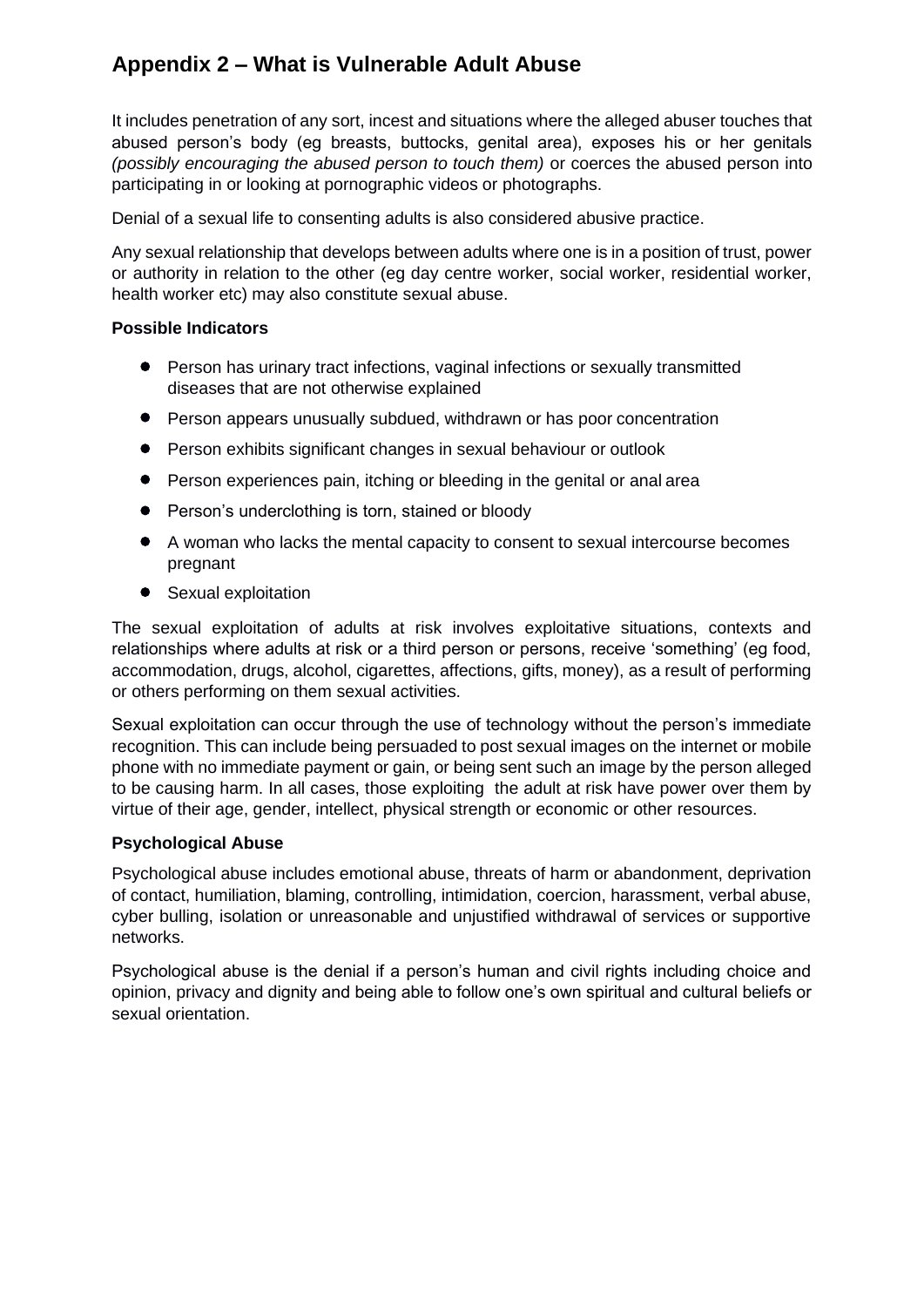It includes preventing the adult from using services that would otherwise support them and enhance their lives. It also includes the intentional or unintentional withholding of information (eg information not being available in different formats/languages etc).

## **Possible Indicators**

- Atypical ambivalence, deference, passivity, resignation
- Person appears anxious or withdrawn, especially in the presence of the alleged abuser
- Person exhibits low self-esteem
- Atypical changes in behaviour (eg continence problems, sleep disturbance)
- Person is not allowed visitors or phone calls
- Person locked in a room or in their home
- Person is denied access to aids or equipment (eg glasses, dentures, hearing aid, crutches, etc)
- Person's access to personal hygiene and toilet is restricted
- Person's movement is restricted by use of furniture or other equipment
- Bullying via social networking internet sites and persistent texting

#### **Financial or Material Abuse**

Financial or material abuse includes theft, fraud, internet scamming, coercion in relation to an adult's financial affairs or arrangements, including in connection with Wills, property, inheritance or financial transactions or the misuse or misappropriation of property, possessions or benefits.

#### **Possible Indicators**

- Change in living conditions
- Lack of heating, clothing or food
- Inability to pay bills and unexplained shortage of money
- Unexplained withdrawals from an account
- Unexplained loss or misplacement of financial documents
- Recent addition of authorised signers on a client's signature card, without supporting documentation
- Sudden or unexpected changes in a will or other financial documents

This is not an exhaustive list, nor do these examples prove that there is actual abuse occurring. However, they do indicate that a closer look and possible investigation may be needed.

#### **Neglect and Acts of Omission**

Neglect and acts of omission, including ignoring medical, emotional or physical care needs, failure to provide access to appropriate health, care and support or educational services, the withholding of the necessities of life, such as medication, adequate nutrition and heating.

Neglect also includes a failure to intervene in situations that are dangerous to the person concerned or to other, particularly when the person lacks the mental capacity to assess risk for themselves.

Neglect and poor professional practice may take the form of isolated incidents or pervasive ill treatment and gross misconduct. Neglect of this type may happen within a person's own home or in an institution. Repeated instances or poor care may be an indication of more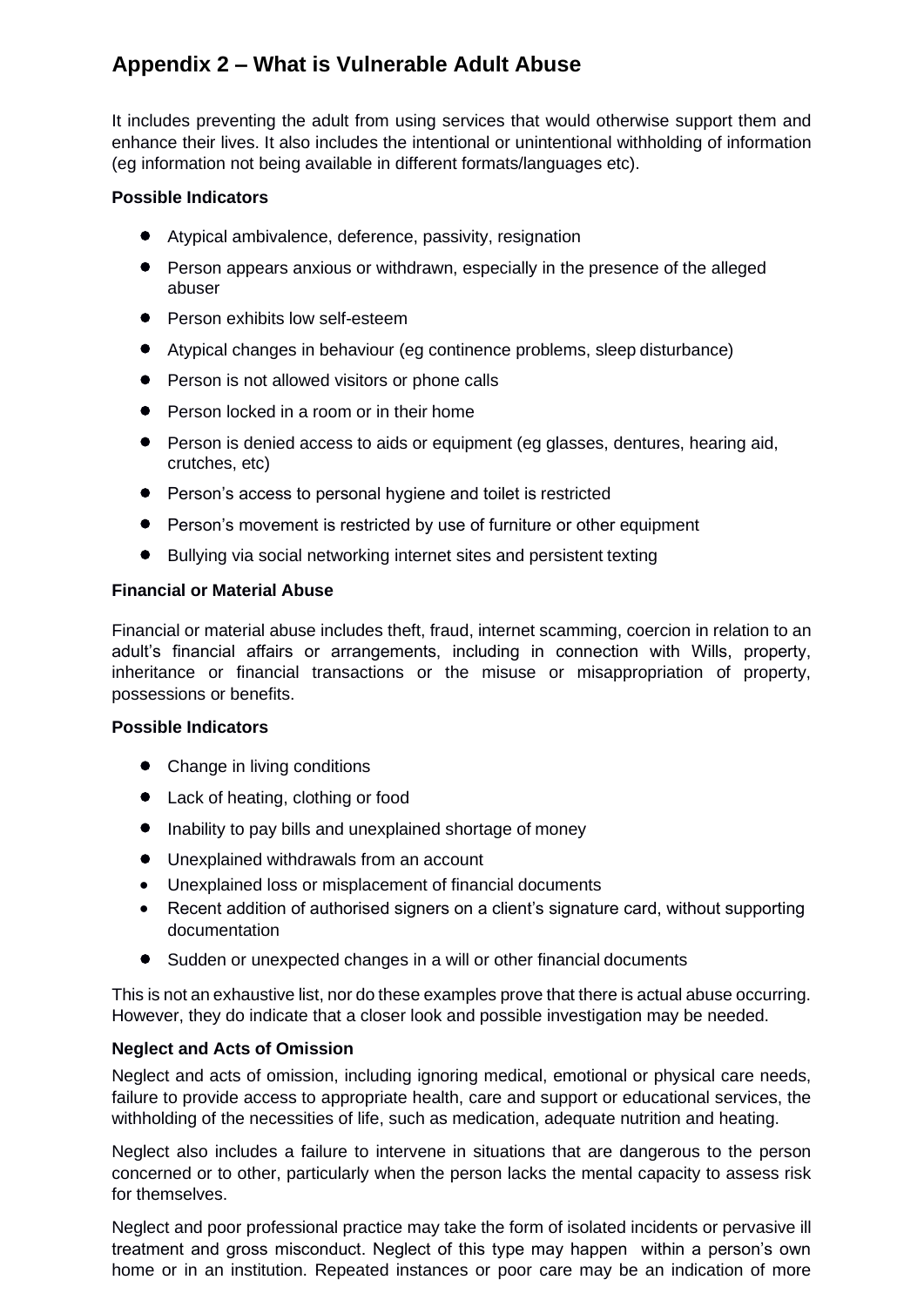serious problems. Neglect can be intentional or unintentional.

### **Possible Indicators**

- Person has inadequate heating or lighting
- Person's physical condition or appearance is poor (eg ulcers, pressure sores, soiled or wet clothing)
- Person is malnourished, has sudden or continuous weight loss or is dehydrated
- Person cannot access appropriate medication or medical care
- Person is not afforded appropriate privacy or dignity
- Person or a carer has inconsistent or reluctant contact with health and social services
- Visitors area refused access to the person
- Person is exposed to unacceptable risk

## **Discriminatory Abuse**

Discriminatory abuse includes forms of harassment, slurs or similar treatment, because of race, gender and gender identity, age, disability, sexual orientation or religion

#### **Possible Indicators**

Indicators for discriminatory abuse may not be always obvious and may also be linked to acts of physical abuse and assault, sexual abuse and assault, financial abuse, neglect, psychological abuse and harassment so all the indicators listed above may apply to discriminatory abuse.

- A person may reject their own cultural background or racial origin or other personal beliefs, sexual practices lifestyle choices
- A person making complaints about the service not meeting their needs

#### **Organisational Abuse**

Organisation Abuse includes neglect and poor care practice within an institution or specific are setting such as a hospital or care home or in relation to care provided in one's own home. This may range from one off incidents to on-going ill-treatment. It can be through neglect or poor professional practice as a result of the structure, policies, processes and practices with an organisation.

Organisational abuse occurs when the routines, systems and regimes of an institution result in poor or inadequate standards of care and poor practice which affect the whole setting and deny, restrict or curtail the dignity, privacy, choice, independence or fulfilment of adults at risk.

Organisation abuse can occur in any setting providing health or social care. A number of inquiries into care in residential settings have highlighted that organisational abuse is most likely to occur when staff:

- Receive little support from management
- Are inadequately trained
- Are poorly supervised and poorly supported in their work
- Receive inadequate guidance

Such abuse is also more likely where there are inadequate quality assurance and monitoring systems in place.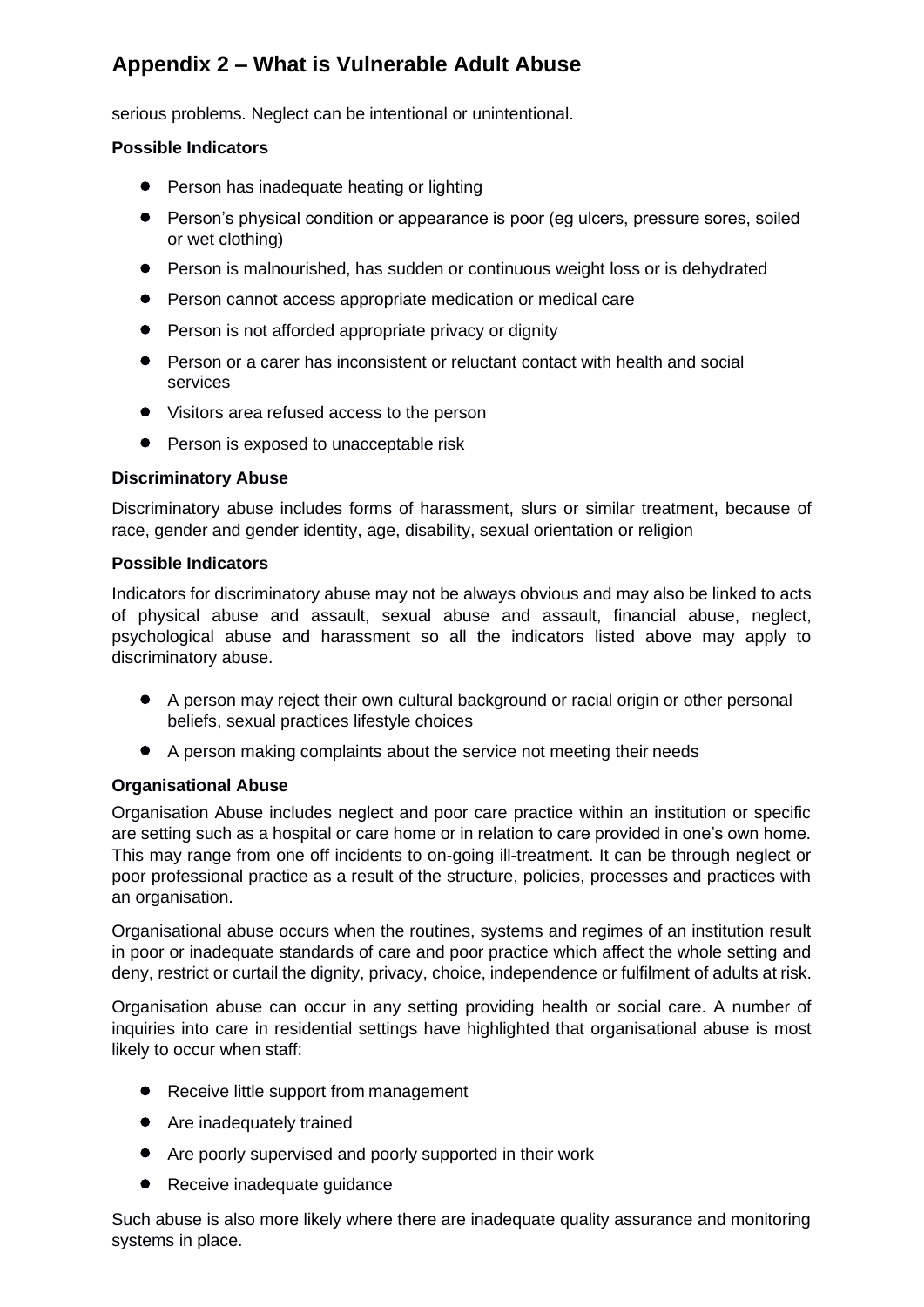## **Possible Indicators**

- Unnecessary or inappropriate rules and regulations
- Lack of stimulation or the development of individual interests
- Inappropriate staff behaviour, such as the development of factions, misuse of drugs or alcohol, failure to respond to leadership
- Restriction of external contacts or opportunities to socialise

## **Self-Neglect**

Self-neglect can be defined as the inability, intentional or unintentional, to maintain a socially and culturally accepted standard of self-care with the potential for serious consequences to the health and well-being of the individual and potentially to their community.

An individual may be considered as self-neglecting and therefore may be at risk of harm, where they are:

- Either unable or unwilling to provide adequate care for themselves
- Unable to obtain necessary care to meet their needs
- Unable to make reasonable or informed decisions because of their state of mental health, or because they have a learning disability or an acquired brain injury
- Unable to protect themselves adequately against potential exploitation or abuse
- Refusing essential support without which their health and safety needs cannot be met